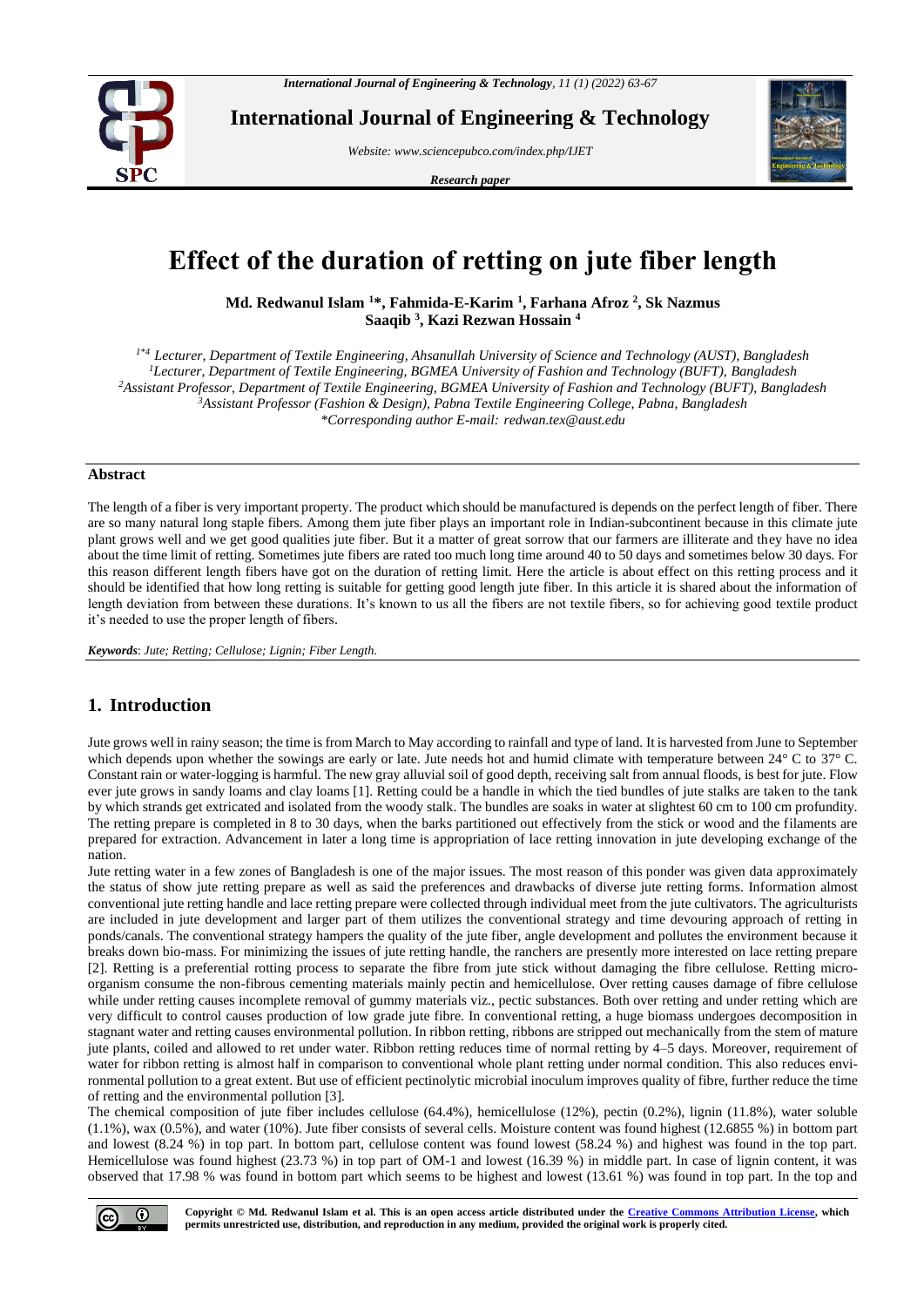bottom part, ash content was found lowest (0.112 %) and highest (0.995 %) respectively [4]. Jute fibers were chopped to approximately 100 mm in length and then processed through a granulator having an 8-mm screen. Final fiber lengths were up to 10 mm maximum [5]. Recently, the demand for reinforced plastics from natural, sustainable, biodegradable, and environmentally friendly fibers has been rising worldwide. However, the main shortcoming of natural fibers reinforced plastics is the poor compatibility between reinforcing fibers and the matrix. Hence, it is necessary to form a strong attachment of the fibers to the matrix to obtain the optimum performance [6]. During the last few decades, composite materials have gained much attention from researchers in the fields of materials science and engineering materials [7], [8].

## **2. Materials and methods**

#### **2.1. Materials**

Raw jute fiber, measuring scale, fiber extractor. Here the samples are given which were got after the retting process.



**Fig. 1:** Jute Fibers After 5 Days Retting.

From the above figure it is shown that jute fibers are randomly oriented in different direction and the lengths of the fibers are small in size from the general fiber length.



**Fig. 2:** Jute Fibers After 10 Days Retting.

From the above figure it is shown that jute fibers are slightly randomly oriented in different direction but better than 5 days retting and the length of the fibers are small but slightly larger than 5 days.



**Fig. 3:** Jute Fibers After 20 Days Retting.

From the above figure it is shown that jute fibers are slightly randomly oriented in different direction but better than 10 days retting, and the length of the fibers are small but slightly larger than 10 days retted fibers.



**Fig. 4:** Jute Fibers After 30 Days Retting.

From the above figure it is shown that jute fibers are mostly oriented in same direction and the lengths of the fibers are also larger than all other retted fibers.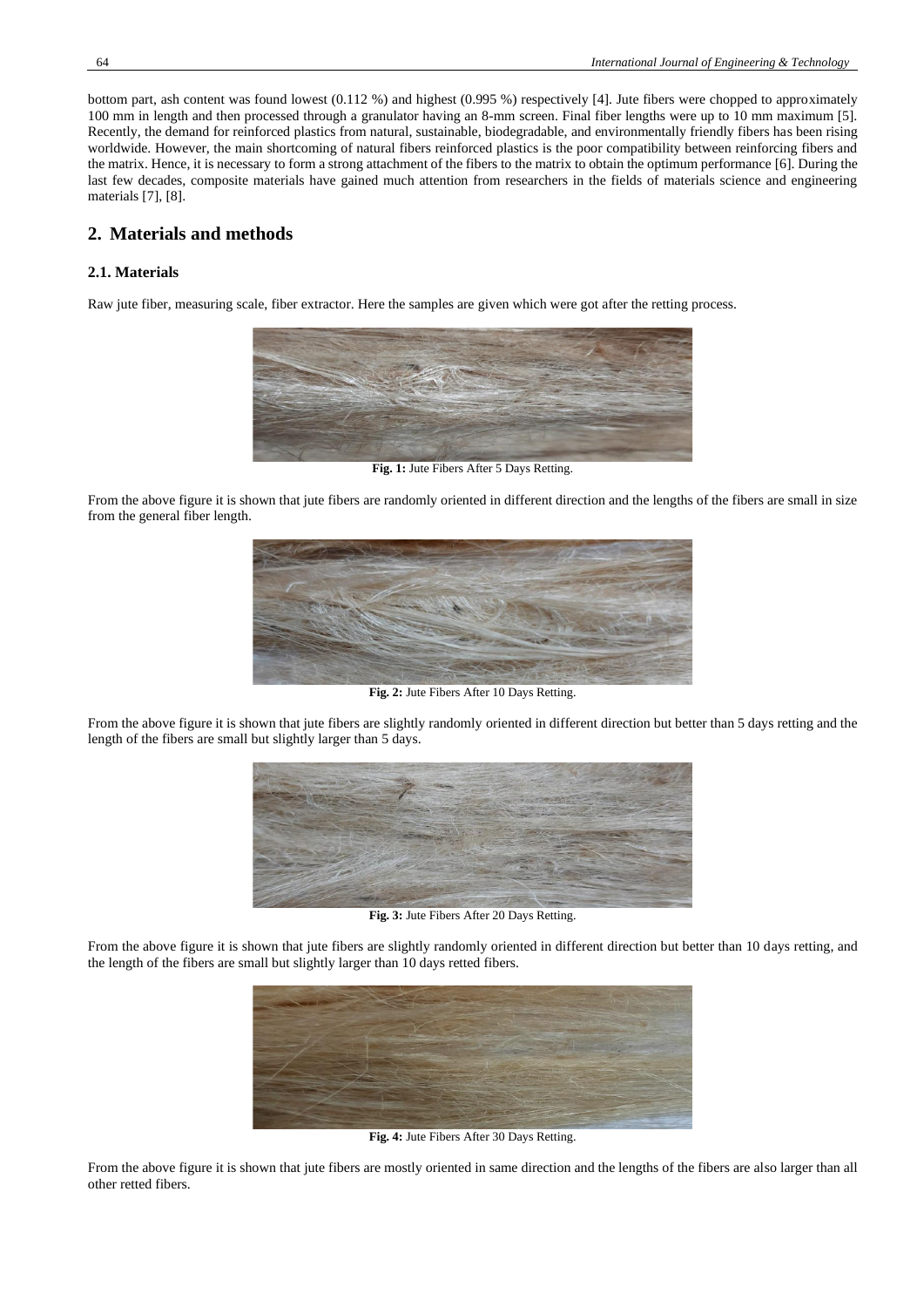

**Fig. 5:** Jute Fibers After 40 Days Retting.

From the above figure it is shown that jute fibers are slightly oriented than 30 days retted fibers because after a long time retting process the lignin between ultimate fibers are broken down and fibers are turn into small length.

#### **2.2. Methods**

The jute fibers were collected form selected four upazillas (sub-district) of Chandpur Districts. These four Upazillas are Chandpur Sadar, Matlab Dakkhin, Kachua and Hajiganj. Purposive selection was favoured because maximum numbers of jute growers are located in these Upazillas. Moreover, the areas are familiar to the researcher. All jute farmers under these four upzillas were considered as population. To get generalizable data in short time 803 jute growers were sampled following a convenience sampling [9]. These fibers were collected and consider the at a particular duration like 5 days, 10 days, 20 days, 30 days, 40 days. In Bangladesh most of the water used for agricultural work which comes from rivers. Due to the climate change, nowadays there is no sufficient water in rivers so that the farmers are unable to apply retting process in right time. For this reason, farmers delay to harvest or after harvest farmers stag the entire jute crop and wait until for sufficient water. Moreover some of lower areas like as canals, tanks, ponds or ditches water use for retting jute which affect the quality of the jute retting as well as jute fiber quality as it is done in muddy water [10].

A numbers of fibers are collected from different samples which were retted at 5 days, 10 days, 20 days, 30 days and 40 days. Then the fibers are splited and measure the length of fibers. It is shown that length fibers are varies from retting duration. The retting process is the major limitation to an efficient and high quality fibre production, thus being the key feature in any future expansion of this industrial crop. The industrial retting process needs to be enhanced by speeding up and controlling the process to improve fibre quality and reduce production costs [11]. At present, the most promising retting process is the water based microbiological retting [12]. During microbiological retting, depolymerization of pectin is operated by pectinases, primarily comprising of a mixture of four enzymatic activities: PG, PNL, pectate lyase and pectin esterase. However, PG [13] and PNL [14] are the primary retting enzymes. In addition it ensures better quality of jute fibre in terms of fibre strength, fineness, colour, lusture and overall absolutely bark free jute fibre [15].

## **3. Result and discussion**

| <b>Table 1:</b> Sampling After 5 Days |                   |                |                           |  |
|---------------------------------------|-------------------|----------------|---------------------------|--|
| No. of sampling                       | Length $(cm)$     | Average Length | <b>Standard Deviation</b> |  |
| .,                                    | $3.00 \text{ cm}$ |                |                           |  |
| 2.                                    | $3.50 \text{ cm}$ |                |                           |  |
| 3.                                    | $3.20 \text{ cm}$ |                |                           |  |
| 4.                                    | $4.00 \text{ cm}$ |                | 0.3595                    |  |
| $\mathcal{L}$                         | 3.15 cm           | 3.23 cm        |                           |  |
| 6.                                    | $2.90 \text{ cm}$ |                |                           |  |
| 7.                                    | $3.10 \text{ cm}$ |                |                           |  |
| 8.                                    | $3.00 \text{ cm}$ |                |                           |  |

From the above table we can see that the average length of jute fiber after 5 days retting is 3.23 cm because of the randomly orientation and improper retting of fibers.

| <b>Table 2:</b> Sampling After 10 Days |                   |                |                           |
|----------------------------------------|-------------------|----------------|---------------------------|
| No. of sampling                        | Length $(cm)$     | Average Length | <b>Standard Deviation</b> |
| 1.                                     | $6.00 \text{ cm}$ |                |                           |
| 2.                                     | 6.50 cm           |                |                           |
| 3.                                     | $7.20 \text{ cm}$ |                |                           |
| 4.                                     | $7.00 \text{ cm}$ |                | 0.4385                    |
| 5.                                     | 7.15 cm           | 6.88 cm        |                           |
| 6.                                     | $7.11 \text{ cm}$ |                |                           |
| 7.                                     | $7.30 \text{ cm}$ |                |                           |
| 8.                                     | 6.79 cm           |                |                           |

From the above table we can see that the average length of jute fiber after 10 days retting is 6.88 cm which is slightly better than 5 days retted fibers.

| <b>Table 3:</b> Sampling After 20 Days |                   |                |                           |
|----------------------------------------|-------------------|----------------|---------------------------|
| No. of sampling                        | Length $(cm)$     | Average Length | <b>Standard Deviation</b> |
| 1.                                     | $7.00 \text{ cm}$ |                |                           |
| 2.                                     | 7.50 cm           |                |                           |
| 3.                                     | 8.20 cm           |                |                           |
| 4.                                     | 8.00 cm           | 7.71 cm        | 0.4948                    |
| -5.                                    | 7.15 cm           |                |                           |
| 6.                                     | 7.88 cm           |                |                           |
|                                        | 7.56 cm           |                |                           |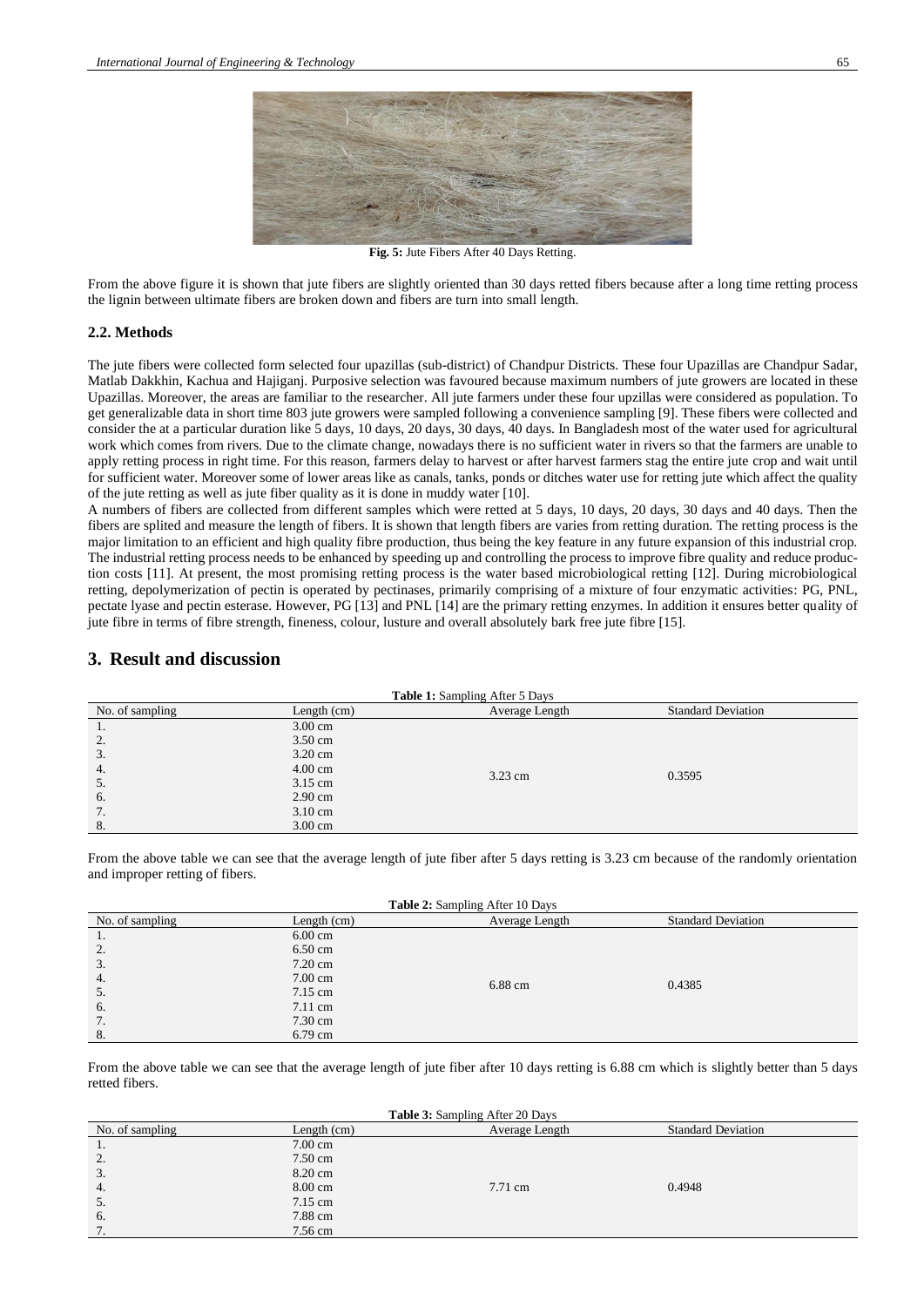| $\epsilon$<br>$\circ$ . | 8.40 cm |
|-------------------------|---------|

From the above table we can see that the average length of jute fiber after 20 days retting is 7.71 cm which is slightly better than 10 days retted fibers.

| <b>Table 4:</b> Sampling After 30 Days |               |                |                           |  |
|----------------------------------------|---------------|----------------|---------------------------|--|
| No. of sampling                        | Length $(cm)$ | Average Length | <b>Standard Deviation</b> |  |
| 1.                                     | 16.00 cm      |                |                           |  |
| 2.                                     | 15.50 cm      |                |                           |  |
| 3.                                     | 16.20 cm      |                |                           |  |
| 4.                                     | 15.00 cm      | 15.85 cm       | 1.0025                    |  |
| 5.                                     | 14.15 cm      |                |                           |  |
| 6.                                     | 17.00 cm      |                |                           |  |
| 7.                                     | 17.20 cm      |                |                           |  |
| 8.                                     | 15.75 cm      |                |                           |  |

From the above table we can see that the average length of jute fiber after 30 days retting is 15.85 cm, which is better than any 5, 10 and 20 days retted fibers.

| <b>Table 5:</b> Sampling After 40 Days |                    |                    |                           |  |
|----------------------------------------|--------------------|--------------------|---------------------------|--|
| No. of sampling                        | Length $(cm)$      | Average Length     | <b>Standard Deviation</b> |  |
| .,                                     | $10.00 \text{ cm}$ |                    |                           |  |
| 2.                                     | 11.00 cm           |                    |                           |  |
| 3.                                     | $11.10 \text{ cm}$ |                    |                           |  |
| 4.                                     | 10.30 cm           | $10.76 \text{ cm}$ | 0.1937                    |  |
| 5.                                     | $11.10 \text{ cm}$ |                    |                           |  |
| -6.                                    | 10.89 cm           |                    |                           |  |
| 7.                                     | $11.20 \text{ cm}$ |                    |                           |  |
| 8.                                     | $10.50 \text{ cm}$ |                    |                           |  |

From the above table we can see that the average length of jute fiber after 40 days retting is 10.76 cm which is shorter than 30 days retting because of excess retting.

## **3.1. Combine result analysis**

| <b>Table 6:</b> Combine Result Analysis |                     |  |  |
|-----------------------------------------|---------------------|--|--|
| Retting duration (days)                 | Average Length (cm) |  |  |
|                                         | 3.23 cm             |  |  |
| 10                                      | 6.88 cm             |  |  |
| 20                                      | 7.71 cm             |  |  |
| 30                                      | 15.85 cm            |  |  |
| 40                                      | $10.76$ cm          |  |  |

From the above table we can see 15.85 cm is the higher average length, which we get after 30 days retting.



**Fig. 6:** Combine Result Analytical Graph.

| <b>Table 7:</b> Combine Result Analysis of Standard Deviation |                           |  |  |
|---------------------------------------------------------------|---------------------------|--|--|
| Retting duration (days)                                       | <b>Standard Deviation</b> |  |  |
|                                                               | 0.3595                    |  |  |
| 10                                                            | 0.4385                    |  |  |
| 20                                                            | 0.4948                    |  |  |
| 30                                                            | 1.0025                    |  |  |
| 40                                                            | 0.1937                    |  |  |

# **4. Conclusion**

It is known to all that the length of textile fibers plays an important role in textile industry. So it is necessary maintain the length of fiber. Jute fibers are extracted after retting. For this reason retting duration is essential to maintain the technical jute fiber length. Jute fibers are not a single fibber. It's the combination of ultimate cell which are 1.5 to 4 millimeters. These ultimate cells are connected by lignin. After the retting process this lignin layers are broken down. At first we need to break down this lignin layer because this layer makes the fiber brittle and hard. For this reason retting process is must for jute fiber but excess retting duration is harmful. Because this excessive retting limit break down the maximum lignin layer, which individual the lignin fibers and jute fibers length become short. From the above it has

E